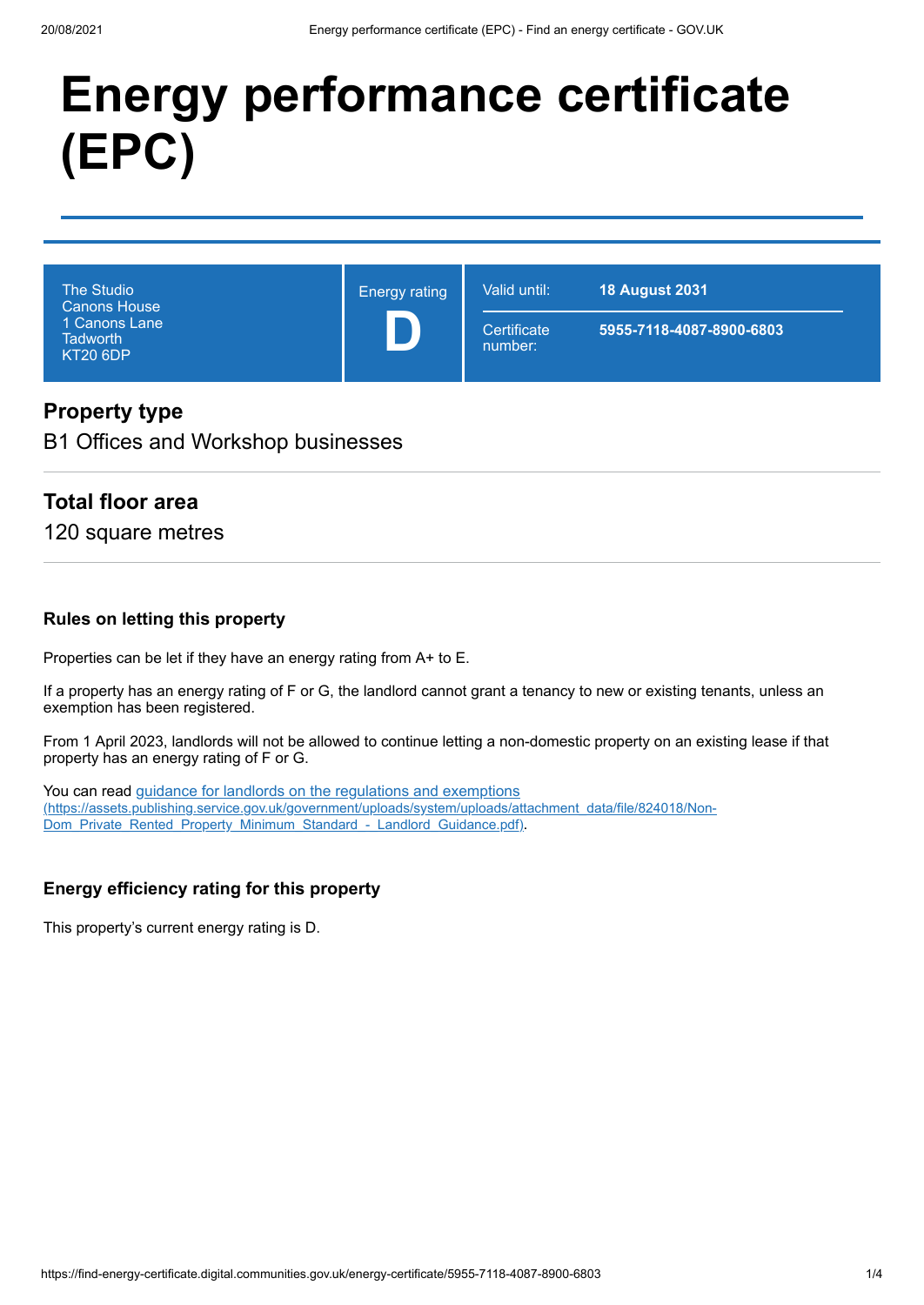

Properties are given a rating from A+ (most efficient) to G (least efficient).

Properties are also given a score. The larger the number, the more carbon dioxide (CO2) your property is likely to emit.

#### **How this property compares to others**

Properties similar to this one could have ratings:

## **If newly built**

## **If typical of the existing stock**

**Breakdown of this property's energy performance**

**Main heating fuel** Natural Gas

# **Building environment**

Heating and Natural Ventilation

#### **Assessment level**

https://find-energy-certificate.digital.communities.gov.uk/energy-certificate/5955-7118-4087-8900-6803 2/4





 $23 \mid A$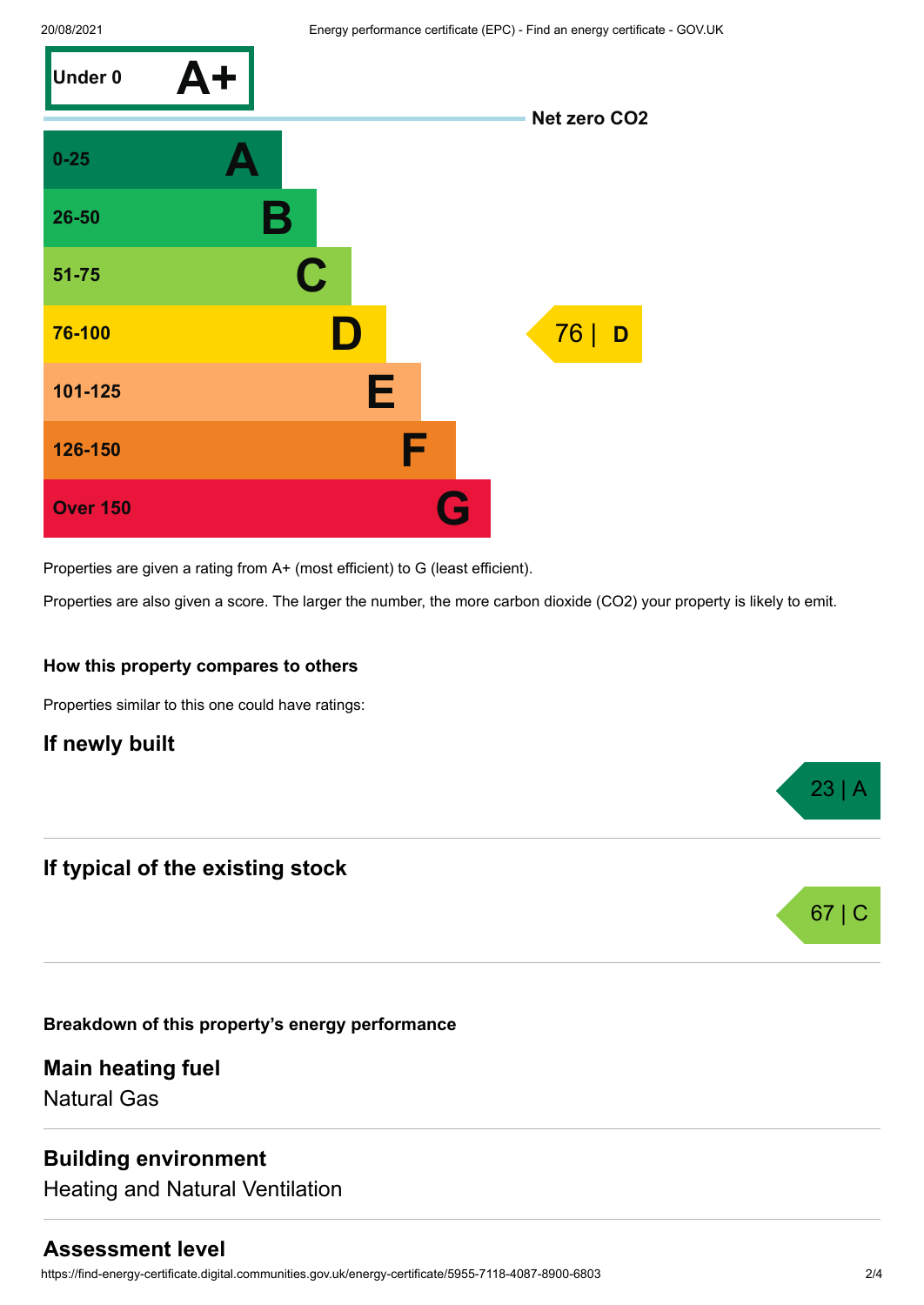# **Building emission rate (kgCO2/m2 per year)** 64.68

**Primary energy use (kWh/m2 per year)** 376

What is primary energy use?

#### **Recommendation report**

Guidance on improving the energy performance of this property can be found in the recommendation report [\(/energy-certificate/8111-8573-8282-0948-6552\)](https://find-energy-certificate.digital.communities.gov.uk/energy-certificate/8111-8573-8282-0948-6552).

#### **Contacting the assessor and accreditation scheme**

This EPC was created by a qualified energy assessor.

If you are unhappy about your property's energy assessment or certificate, you can complain to the assessor directly.

If you are still unhappy after contacting the assessor, you should contact the assessor's accreditation scheme.

Accreditation schemes are appointed by the government to ensure that assessors are qualified to carry out EPC assessments.

# **Assessor contact details**

**Assessor's name**

Chris Jones

# **Telephone**

01737 851881

# **Email**

[chris.sutton@propertysearchgroup.co.uk](mailto:chris.sutton@propertysearchgroup.co.uk)

# **Accreditation scheme contact details**

# **Accreditation scheme**

Elmhurst Energy Systems Ltd

# **Assessor ID**

EES/019638